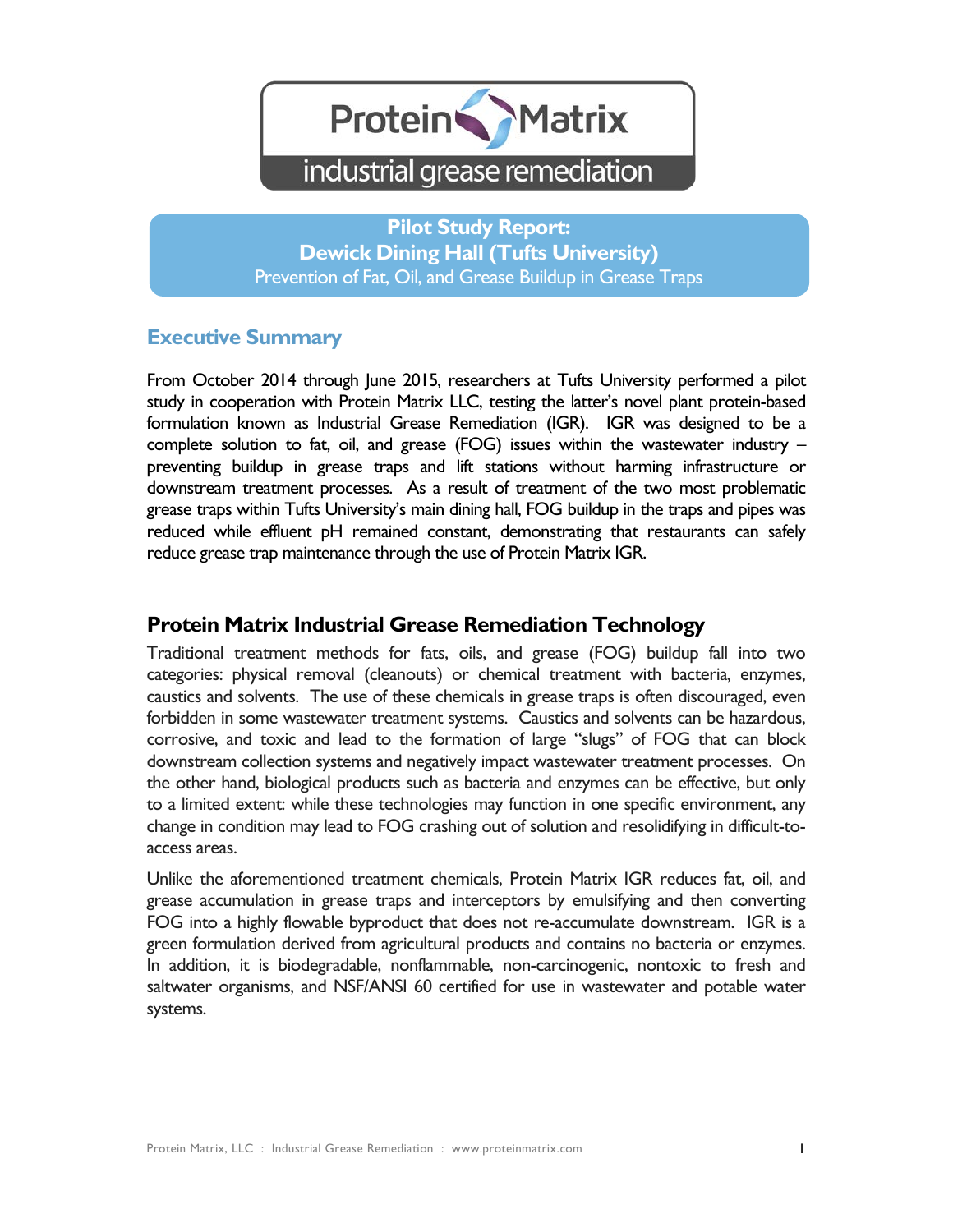

## **Pilot Study Narrative**

Dewick Dining Hall, the largest commissary at Tufts University, serves 8,000 students per day. Within its kitchen are four 60-80 gal grease traps, two of which handle extensive FOG (one connected to the main dishwash sink for all savory prep work and another to the dishwash sink in the bakery). These traps are cleaned quarterly, at which time each trap usually contains a 6-inch thick "mat" of solidified FOG. While the traps were not due to be cleaned for two additional months at the start of the pilot study, each still contained significant FOG buildup (see Table 1).

To determine whether Protein Matrix IGR would eliminate FOG after heavy accumulation (replacement for a physical cleanout), we dosed the liquid into impacted traps nightly. Three spray nozzles were incorporated into a custom-designed cover, allowing for a conical spray of Protein Matrix IGR onto the solidified FOG in the traps – in this case, 25 oz. each night after kitchen operations had ceased, in order to allow IGR maximum time to react with the solidified FOG surface. While at first IGR was able to soften the hardened and crusty exterior of the FOG mat, it was unable to fully penetrate the mat's dehydrated "skin" without agitation. After light agitation, however, the hardened "skin" was broken down by the nightly dosing regimen into a flowable liquid with porridge-like consistency.

To assess the efficacy of Protein Matrix IGR for long-term maintenance, the grease traps were cleaned out in late February, and over the next four months, sampled and analyzed for FOG on a weekly (in-house) and monthly (third-party) basis, with visual observations made bimonthly. Throughout this time, no FOG buildup was observed despite a continuous decrease in Protein Matrix IGR dosage from 25 to 20 to 14 oz. per trap per day, see Table 1. More telling are the corresponding videos (see attached files and links in Table 1), which clearly show that even four months after the cleanout, the stirrable (even splashable) trap contents are as clean as when the trap was initially pumped. This is in stark comparison with the month of buildup seen in Table 1, and the most striking evidence of Protein Matrix IGR's effectiveness in a food service setting.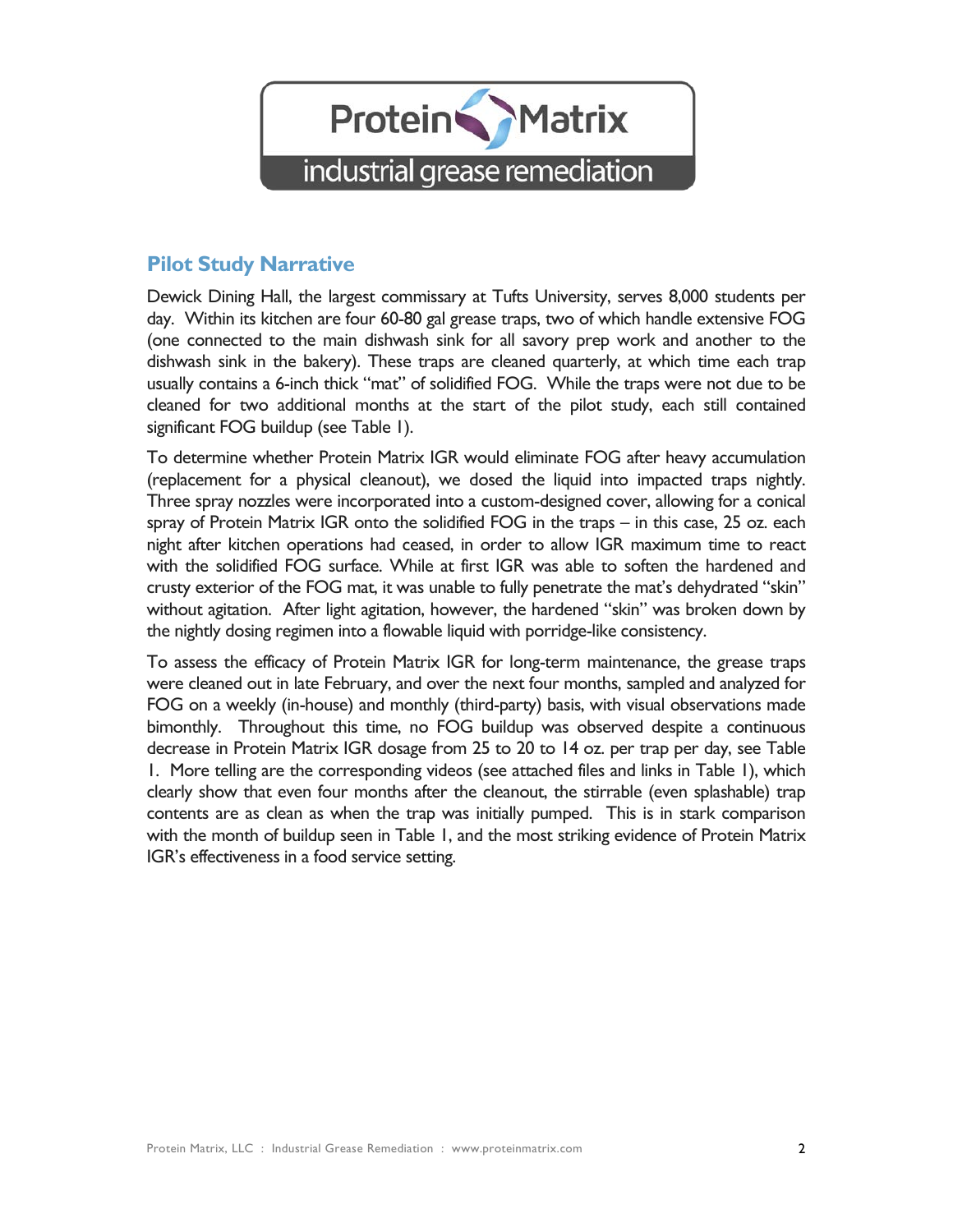

#### **Table 1. Effects of Protein Matrix IGR treatment on Tufts grease traps**

|                   | One month of FOG<br>buildup pre-pilot | Four months of IGR treatment |
|-------------------|---------------------------------------|------------------------------|
| Trap<br>#I        |                                       | <b>Video</b>                 |
| <b>Trap</b><br>#2 |                                       | <b>Video</b>                 |

As mentioned in the introduction, those municipalities that have banned the addition of biological materials into grease traps have done so due a variety of adverse downstream effects, including to the potential of those products to fail downstream, causing FOG to crash out of solution and resolidify in difficult-to-access areas. To investigate the conditionindependence of Protein Matrix IGR and whether the IGR-FOG byproduct would solidify downstream, we videorecorded 1200 feet of pipe leading from the grease trap to the municipal sewer at the start and at the conclusion of the pilot. The condition of the pipes leading from the dining hall, especially with relation to FOG buildup, are seen in Table 2. For example, the figures labeled "A" in Table 2 show the same section of bellied pipe (an optimal location for a FOG "hot spot") halfway between the dining hall and the municipal sewer that contained significant silt and debris. Had the byproduct of the IGR-FOG reaction been a solid (or resolidifed), it would have accumulated in this location. Instead, we saw no additional FOG buildup.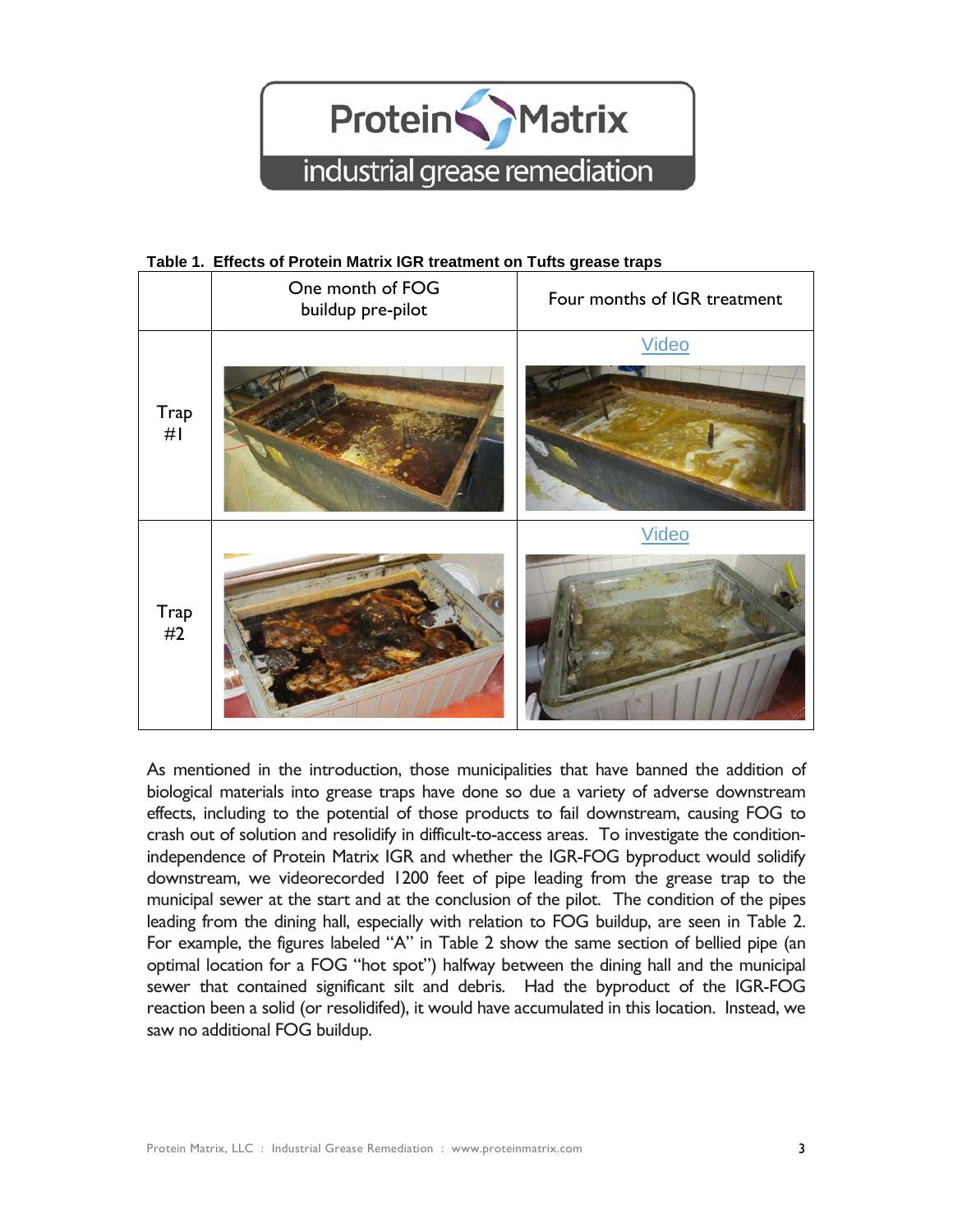

**Table 2. FOG buildup in Tufts pipes before and after 7-mo of Protein Matrix IGR dosage**

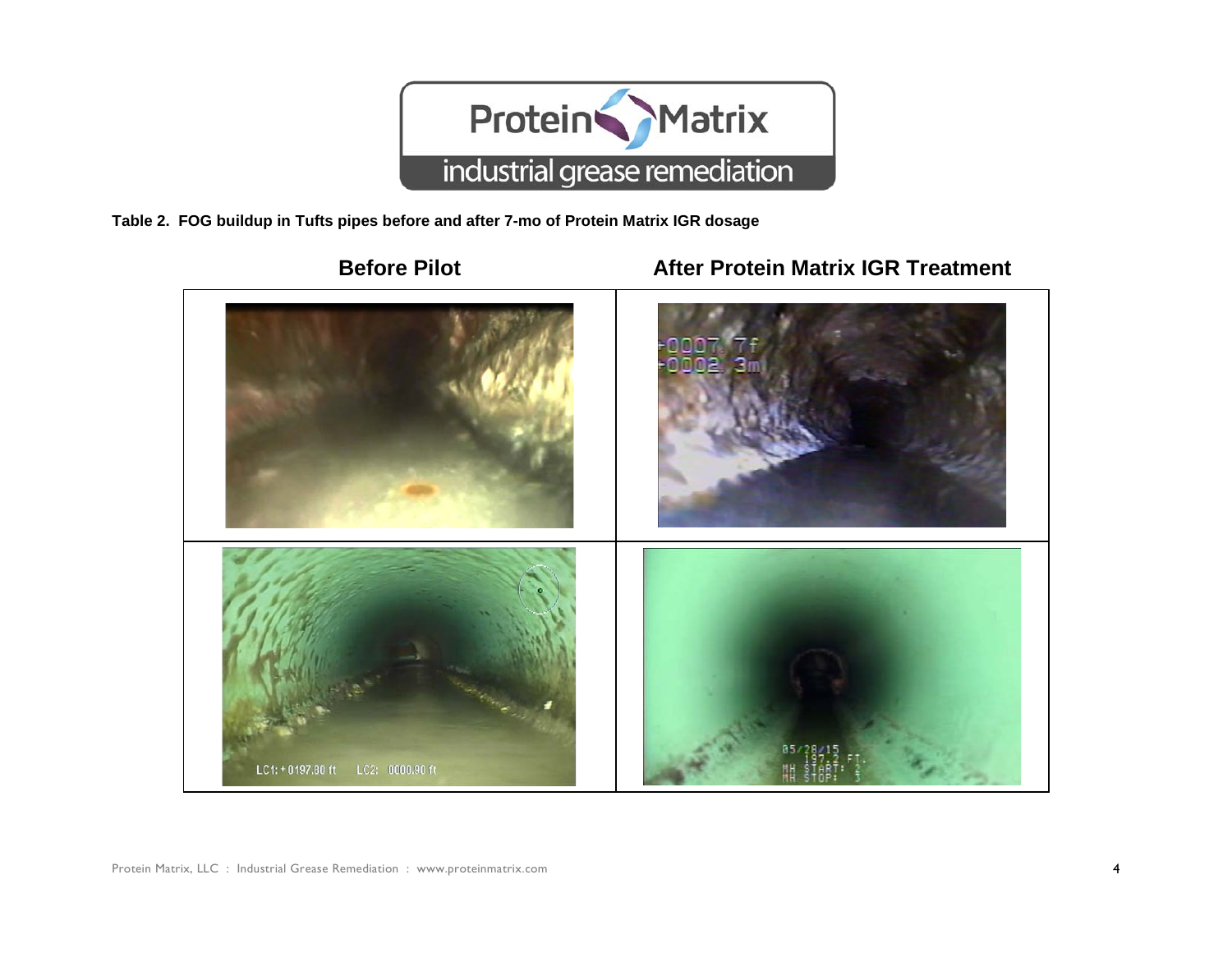

Per the Massachusetts Water Resource Authority (MWRA)'s request, trap effluent samples were collected and analyzed for pH and oil/grease (O/G) by an accredited third-party laboratory (R.I. Analytical – Warwick, RI). O/G and pH analyses were performed weekly for the first 10 weeks of the study, followed by monthly sampling for the final seven months (see Figures 2A and 2B). In addition, researchers at Tufts performed FOG analyses by EPA method 1664 to provide more data granularity (again, see Figure 2). As seen in the figures, the effluent pH remained relatively consistent and the O/G results, while erratic (to be expected given the nature of grab sampling for oil and grease on an intermittent basis), demonstrate a clearly evident downward trend. It is clear that the use of Protein Matrix IGR not only prevented FOG buildup within the trap, but also decreased the effluent O/G readings.



**Figure 2A. Fat, oil, and grease measurements throughout Tufts study**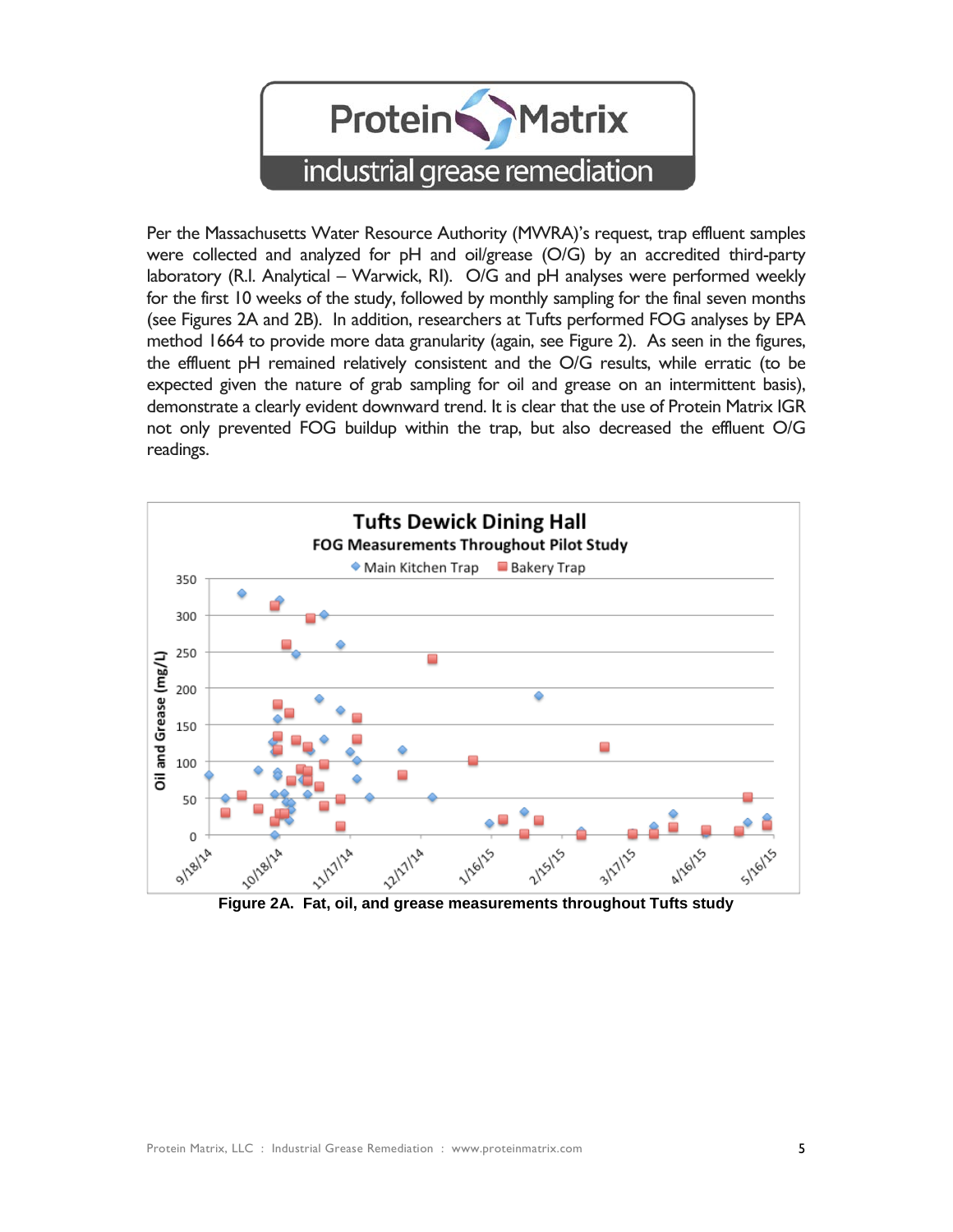**Protein** Matrix industrial grease remediation



**Figure 2B. pH measurements throughout Tufts study**

# **Cost-Benefits**

Capital costs for the Tufts grease traps were close to \$1500, while their annual pumping costs were approximated at \$2,000. For the dosage rates employed during this study, the annual Protein Matrix IGR material cost will range between \$1,400 and \$2,000, with an initial capital cost of \$1,000. As such, it is clear that the use of Protein Matrix IGR at an optimized dosing rate can decrease FOG-related costs for a food service establishment (FSE), especially those with extreme FOG buildup or compliance issues.

However, Protein Matrix IGR treatment should not be seen as a simply a direct replacement for pumping GGI and hauling grease. Beyond eliminating pumping due to FOG, Protein Matrix IGR precludes the need for installation of an additional trap or interceptor in series, saving capital costs for an FSE. In addition, the threat of a clog and overflow due to a backed-up interceptor can lead to cleanup costs in the thousands of dollars, the increased insurance premiums that come with being suddenly classified as a "high risk" operation, and six-figure fines from local and state governments. In all, FOG abatement can be a high-risk proposition for an FSE, with little guidance from local governments beyond inspections and compliance limits. In contrast, by preventing FOG buildup, Protein Matrix IGR eliminates the need for interceptor cleanouts due to FOG, significantly lessens the risk of clogs and overflows, and allows a FSE to remain in compliance.